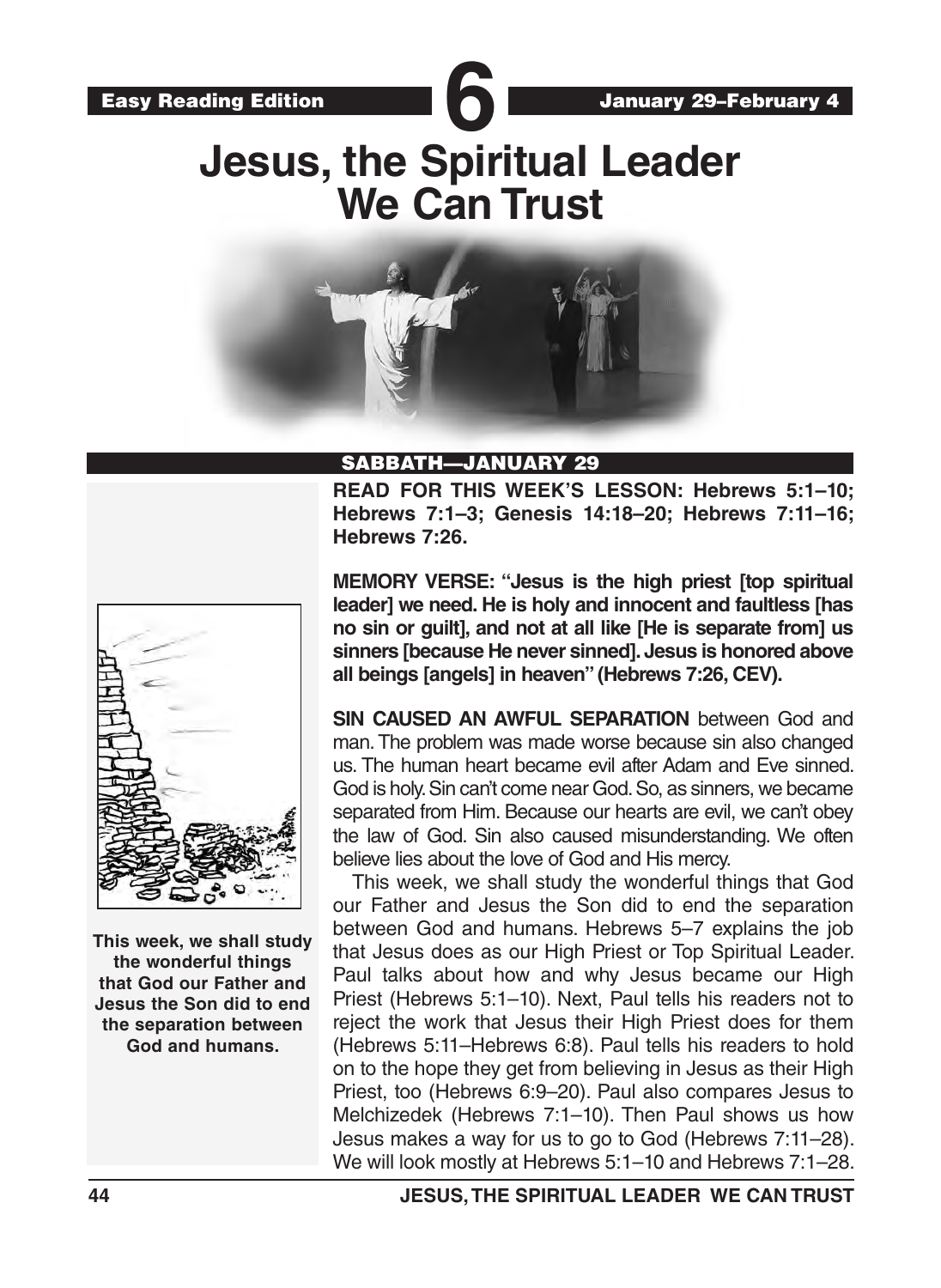### SUNDAY—JANUARY 30 Lesson 6

#### **A TOP SPIRITUAL LEADER WHO WORKS FOR US (Hebrews 5:1–10)**

**What is the job of the high priest or top spiritual leader? How does Jesus show that He does this work? For the answers, read Hebrews 5:1–10.** 

A priest or spiritual leader helps sinners come to God. God Himself chose the priests of Israel to do this special work. So, the priests needed to show mercy to sinners because they are weak.

In Hebrews 5:5–10, Paul shows us that Jesus does this special work. God chooses Jesus to be our High Priest (Hebrews 5:5, 6). Also, Jesus understands us because He also suffered (Hebrews 5:7, 8).

But Jesus is different from human priests in important ways. God does not select Jesus from a group of humans (Hebrews 5:1). Jesus became human to serve as a Priest for us. Jesus did not offer gifts for His own sins (Hebrews 5:3). Jesus offered gifts only for our sins because "he never sinned" (Hebrews 4:15, ERV; Hebrews 7:26–28).

Hebrews says that Jesus prayed to God who had the power "to save Him from death" (Hebrews 5:7, WE). What "death" is Paul talking about? The second death. God saved Jesus from the second death when He woke Him up from His grave (Hebrews 13:20). Paul also says that Jesus "learned to obey by the things He suffered" (Hebrews 5:8, NLV). For Jesus, obedience was something new. Why? Because Jesus was God. As God, Jesus obeyed no one. Everyone obeyed Jesus.

So, Jesus suffered. He died on the cross. His suffering and death are important to His work as our High Priest. Suffering did not make Jesus clean inside or fill Jesus with more mercy. Jesus came to this earth because He already had mercy for us in His heart. As God, Jesus felt so much pity for us (Hebrews 2:17). So, why did Jesus need to suffer? By His suffering, Jesus showed that He really became human. He showed us a life of perfect obedience. He showed us that He was a Brother to suffering humans. Jesus showed us how to give our lives fully to God. Jesus showed us how to let God control our minds and hearts completely. As our High Priest, Jesus offers the Father two gifts to help us: His life of perfect obedience and His death.

**1 Peter 2:9 says you are "priests to your king" (WE). Jesus is our King. What does this Bible truth show us that God expects us, as His priests, to do to help other people?**



**God saved Jesus from the second death when He woke Him up from His grave (Hebrews 13:20).**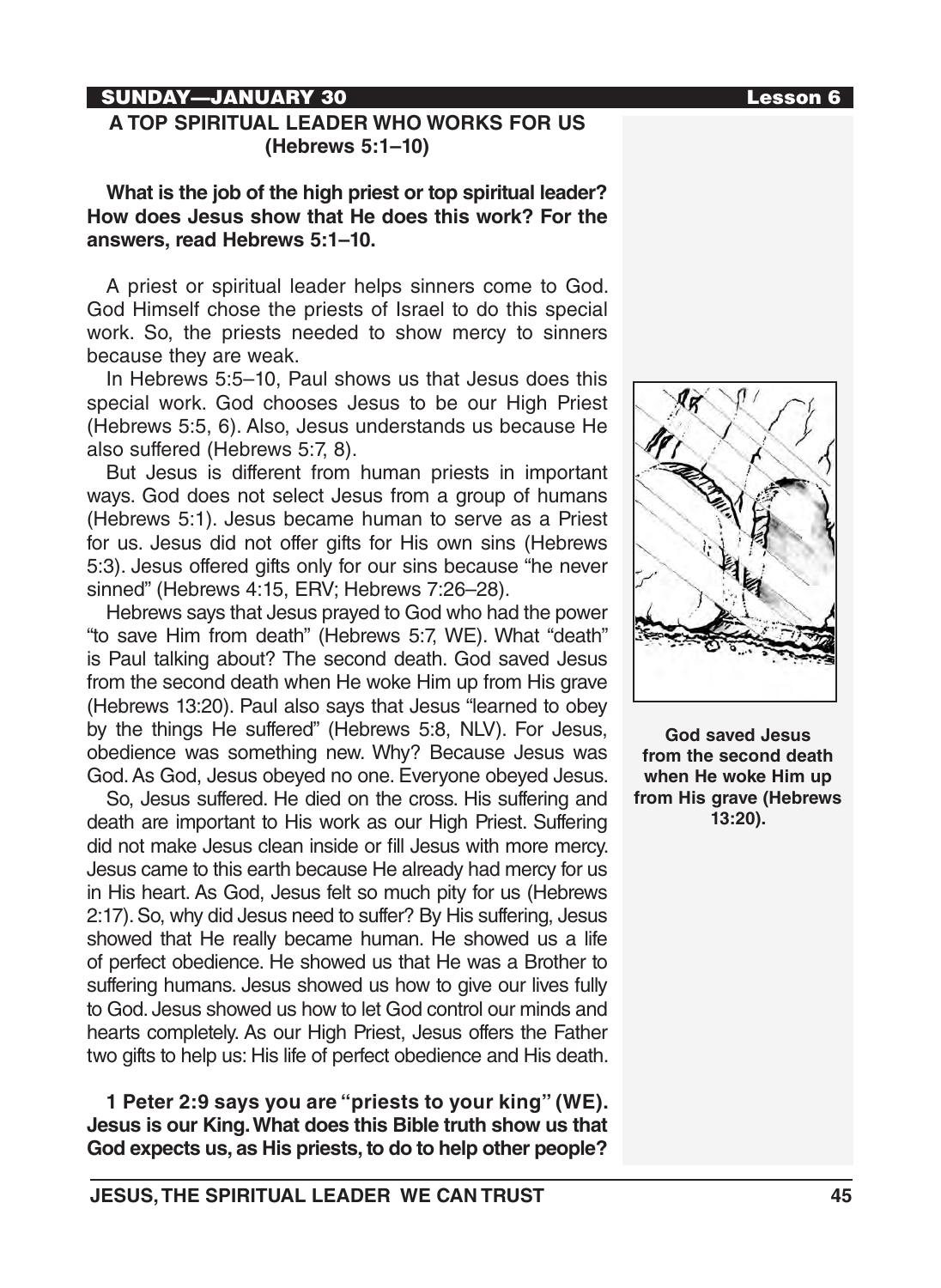

**Jesus is a priest "who is like [the same in many ways but better than] Melchizedek" (Hebrews 7:15, WE).**

### **Lesson 6 MONDAY—JANUARY 31 BUT BETTER THAN MELCHIZEDEK (Hebrews 7:1–3)**

#### **Who was Melchizedek? How does he show us Jesus? For the answers, read Genesis 14:18–20 and Hebrews 7:1–3.**

Melchizedek was both a king and a priest or spiritual leader. Melchizedek also was a more important person than Abraham because Abraham paid tithes to Melchizedek. Tithe is a special offering to God that is equal to 10% of all the money we get. Jesus is a King and Priest, too (Hebrews 1:3). But Jesus also is different from Melchizedek, because Jesus never sinned (Hebrews 7:26–28).

Paul explains that Jesus is a priest "who is like [the same in many ways but better than] Melchizedek" (Hebrews 7:15, WE). Jesus does not replace Melchizedek as priest. But Jesus does many things Melchizedek does. So, if we study about Melchizedek, we can learn many things about the work of Jesus as our High Priest.

Let us look at what Paul says about Melchizedek:

"No one knows who his father or mother was or where he came from. And no one knows when he was born or when he died" (Hebrews 7:3, ERV). Some people think this means that Melchizedek was Jesus. But Paul does not agree. Paul says, "Melchizedek is like [the same in many ways as] the Son of God" (Hebrews 7:3, ERV). "Much the same" does not mean "exactly the same." So, Melchizedek was different from Jesus.

Other people say Melchizedek came from heaven. But that idea also does not agree with Hebrews 7. If Melchizedek really had no father or mother, then he must be God Himself. That means Melchizedek was a priest before Jesus was. This idea causes a problem. "If those priests [sons of Aaron] were good enough, why would another priest need to come who was like [much the same as but better than] Melchizedek?" (Hebrews 7:11, WE).

Melchizedek was only a king-priest from the land of Canaan. The Bible does not say who his father or mother are or where he was born. So, this missing information makes Melchizedek an excellent word picture for Jesus. In this way, Melchizedek shows us Jesus. Jesus has no beginning or end. Jesus has always been alive. He will live forever.

"Melchizedek was a priest of God. Melchizedek was not Jesus. Melchizedek was the messenger of Jesus on earth. Melchizedek showed us who God is."—Ellen G. White, *Selected Messages*, book 1, page 409, adapted.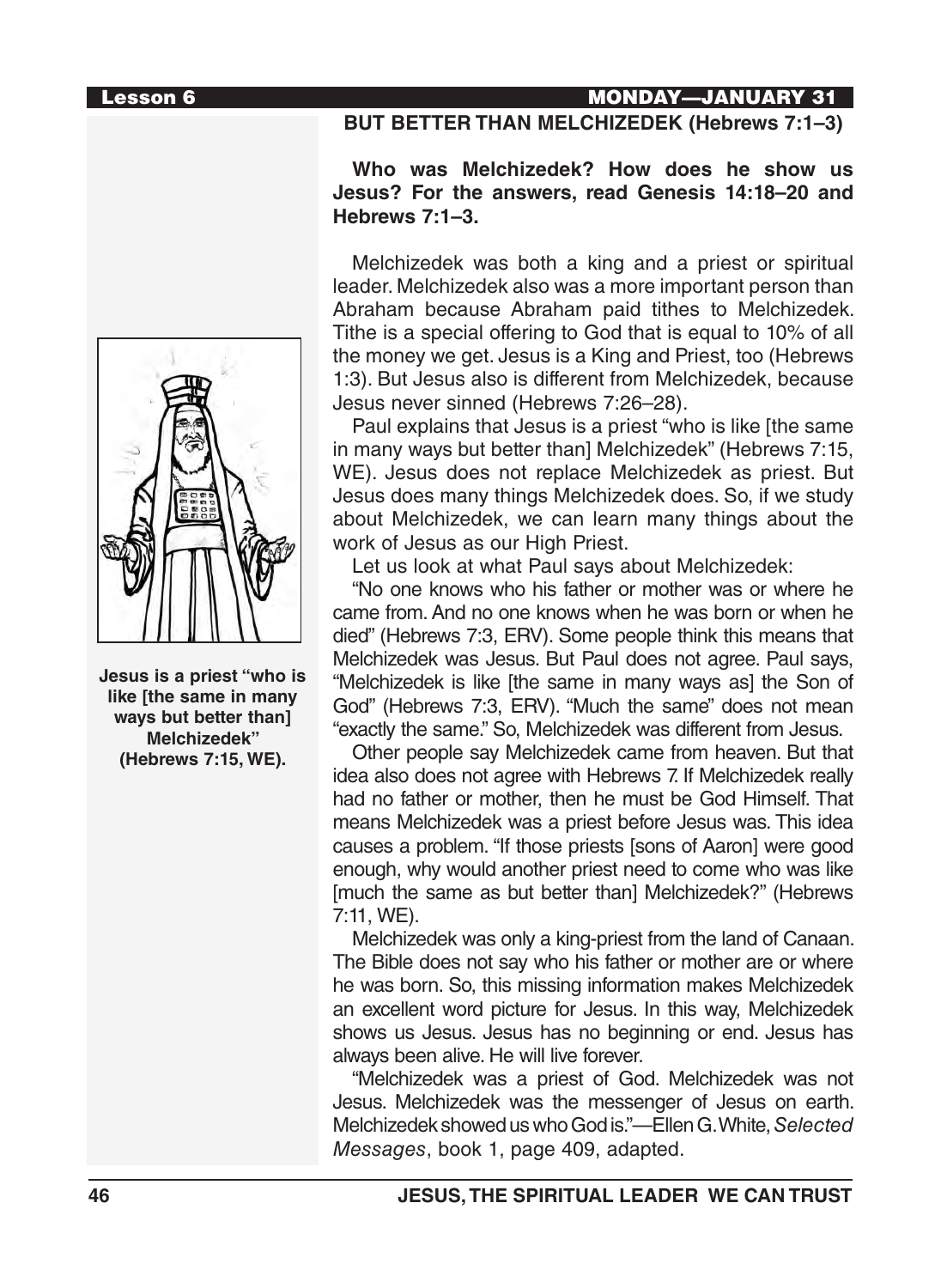# TUESDAY—FEBRUARY 1 Lesson 6

#### **A SPIRITUAL LEADER WHO MEETS OUR NEEDS (Hebrews 7:11–16)**

"If the work of . . . religious leaders had been perfect in taking away the sins of the people, there would have been no need for another religious leader. But one [leader] like [the same in many ways but better than] Melchizedek was needed and not one from the family group of Aaron" (Hebrews 7:11, NLV).

Priests, or spiritual leaders, worked to help people come to God. But their work was not perfect or complete. Why? Because the priests came from the family group of Levi. As sinners, the priests from the family of Levi are not perfect. So, how can their work make anyone else perfect (Hebrews 7:11, 18, 19)?

The priests brought God animal offerings. These animals were killed for the sins of Israel. But the offerings did not make sinners clean. The gifts only showed people a picture of the future work of Jesus. Only His death removes sin from our hearts (Hebrews 9:14; Hebrews 10:1–3, 10–14). So, the priests and their work were a word picture. They helped people trust the real " 'Lamb of God [Jesus]. He takes away the sins of the world!' " (John 1:29, ERV).

#### **Why did God need to change the law? For the answer, read Hebrews 7:11–16.**

Hebrews 7:12 explains the reason for the change: God made a change to the rules about priests. So, God needed to change the law. Why was this change necessary? Because Moses gave Israel a very strict law about who can be a priest. Only a male from the family group of Levi and the line of Aaron can serve as a priest (Numbers 3:10; Numbers 16:39, 40). Hebrews 7:13, 14 explains that Jesus was from the family group of Judah, not Levi. So, the law did not allow Jesus to be a priest. Paul shows that God changed the law about who can serve as a priest when He made Jesus our High Priest, or Top Spiritual Leader.

God also made another change to the law after Jesus offered Himself as the perfect gift for our sins. God stopped all animal offerings for sin (Hebrews 10:17, 18).

**Think about all the animals that people in Bible times offered for their sins. All these animals showed them a picture of Jesus' death for us on the cross. But not one of these gifts ever paid for their sins. Why can only the death of Jesus pay for sin?**



**Priests, or spiritual leaders, worked to help people come to God.**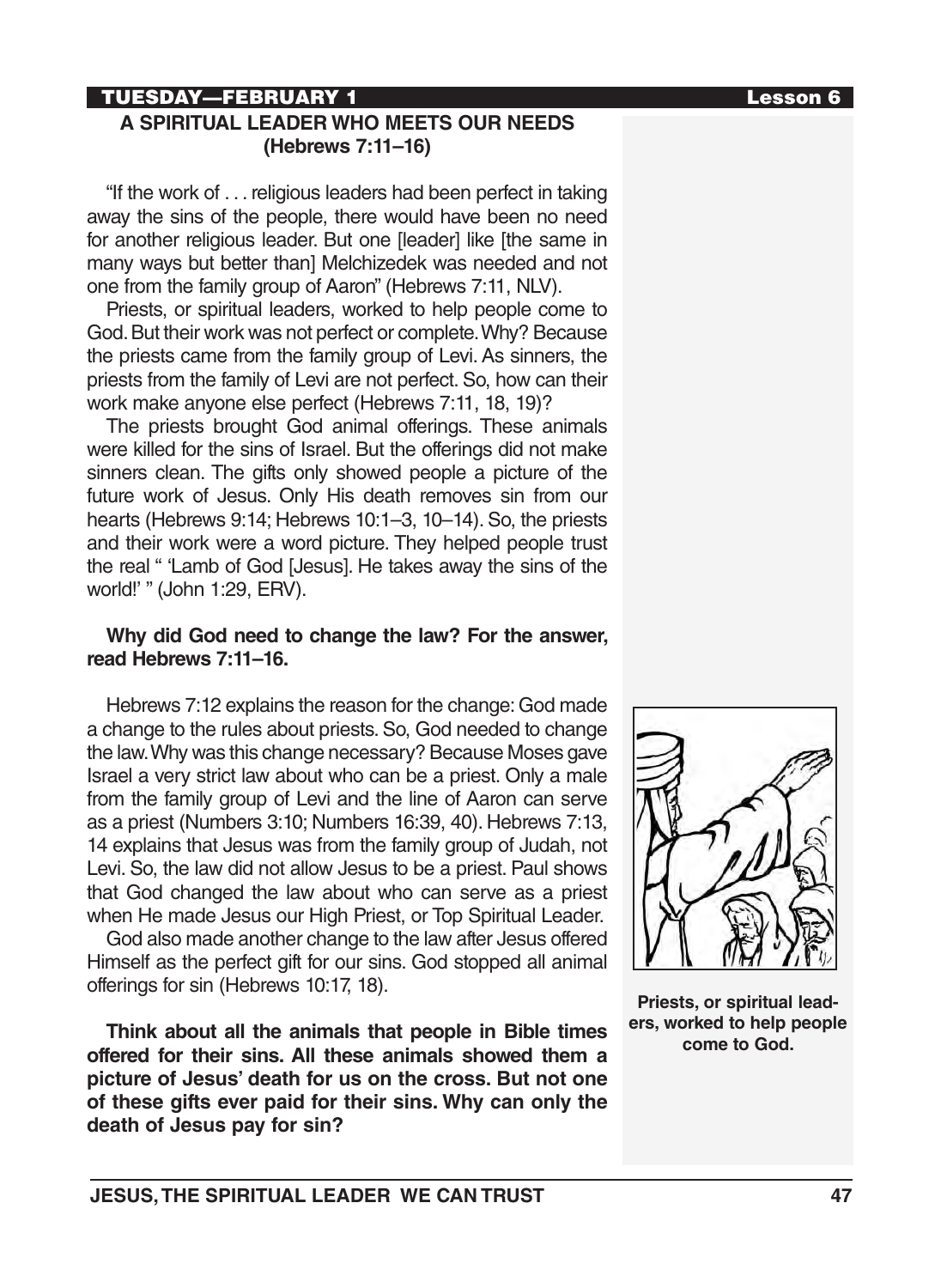### Lesson 6 WEDNESDAY—FEBRUARY 2 **A PRIEST OR SPIRITUAL LEADER FOREVER (Hebrews 7:16)**

### **What makes Jesus our perfect High Priest or Top Spiritual Leader? For the answer, read Hebrews 7:16.**

God made Jesus our High Priest because Jesus will never die. Jesus always serves and helps His people. These Bible truths give us wonderful hope! Jesus "can save those [people] who come to God through [by faith in] him. Christ [Jesus] can do this forever, because he always lives and is ready to help people when they come before [to] God" (Hebrews 7:25, ERV). Jesus saves us in every way. He shows us our sins. He makes us completely clean from sin. He removes our guilt, too (Hebrews 4:12; Hebrews 9:14; Hebrews 10:1–4).

Jesus helps us share the Good News about Him. He also puts His law in our hearts. Jesus gives us power over sin and makes our lives new. He is our Lawyer in the court of heaven. Jesus can do this work because He brings together God and humans. Because Jesus offered Himself for us, God gives Jesus everything He asks for.

### **What part does Jesus have in the New Agreement? For the answer, read Hebrews 7:22.**

Jesus agreed to pay the price for our sins. Because of this promise, God swore an oath. An oath is an important promise. God promised to make Jesus a priest "forever" (Hebrews 7:21, ERV). So, we must try to understand why God made this promise. As you will remember, Paul told us that God made an oath to Abraham and the Israelites (Hebrews 3:7–11; Hebrews 6:13–15). God kept His promise to Abraham when He brought the Israelites to the Promised Land. We can trust God to keep His oath to Abraham's family (see Exodus 19:3–6). God can't lie (Hebrews 6:17, 18). God's oath is better than any human oath. God's promises can't change. Why? Because God's oath is everlasting. When God brings the Israelites to the Promised Land, He blesses them. God promises them He will keep Abraham's children in His family forever. But what if someone is not from Abraham's family? We don't need to worry. Any person with faith can join God's family too.

Humans die. But Jesus lives forever. The oath that God made to Jesus continues forever, too. We can trust Jesus that anyone with faith can join His family.



**Jesus is our Lawyer in the court of heaven.**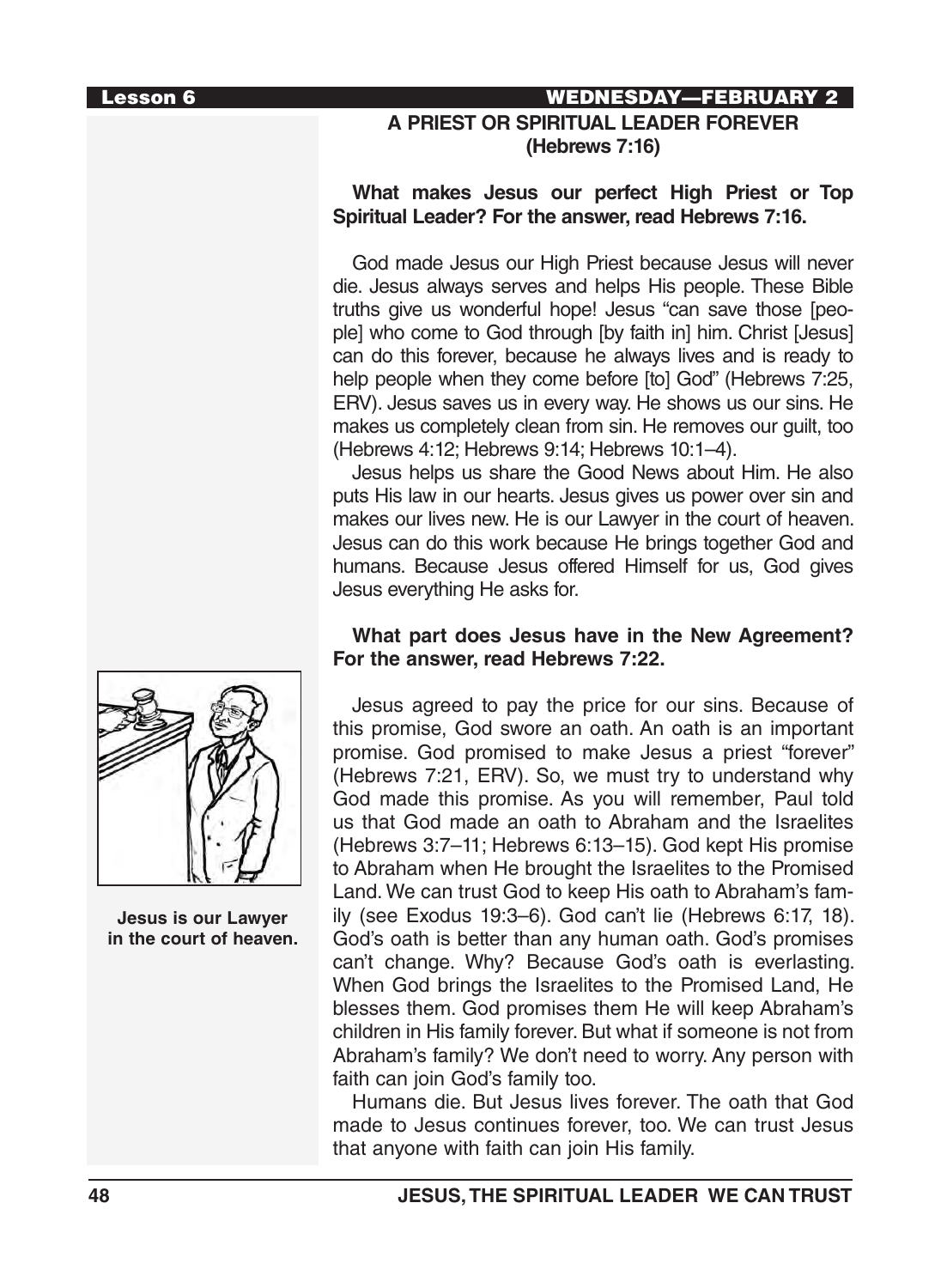### THURSDAY—FEBRUARY 3 Lesson 6

### **A SPIRITUAL LEADER WHO NEVER SINNED (Hebrews 7:26)**

#### **Read Hebrews 7:26. What five things do we learn about Jesus in this verse?**

Jesus was holy. "He never sinned" (Hebrews 4:15, ERV; read also Hebrews 2:18). His connection to God was never broken.

Jesus "has no sin in him" (Hebrews 7:26, ERV). So, He has no guilt or blame. Jesus was "tested [given a test] in every way, just as we are. But he did not do anything wrong" (Hebrews 4:15, WE; Hebrews 2:18). Satan tried to get Jesus to sin, the same as Satan tempts us or tries to get us to sin. But Jesus kept His mind and body clean. This Bible truth is important. The Old Testament shows us that any animal that an Israelite offered for sin must be perfect. There must be "nothing wrong with it" (Leviticus 1:3, 10, ERV). The perfect animal shows us that Jesus lived a perfect life of obedience. His perfect obedience made His offering for our sins possible. Because of His obedience, God accepted the offering (Hebrews 9:14).

Jesus was "separated from sinners" (Hebrews 7:26, NRSV) when He went up to heaven. Sinners hated Jesus while He lived on the earth. But Jesus was patient. He won the war against sin. Then He went back to God in heaven (Hebrews 12:2, 3). Jesus also is "separate from sinners" because "He did not sin" (Hebrews 4:15, NLV).

Jesus also "has the place of honor above the heavens [skies]" (Hebrews 7:26, NLV). What does this verse show? God gave more honor to Jesus than He gave to anyone or anything else alive. This honor shows us that Jesus is equal with God. The Psalms show that only God is "honored above the heavens [skies]" (Psalm 57:5, 11, NIrV; Psalm 108:5).

Jesus was fully human. But again, He never sinned (Hebrews 2:14–16; Hebrews 4:15). So, Jesus is perfect.

Because "Jesus became a man like [as real as] us" (Hebrews 2:14, NLV), He is our Example. He helps us love people and live by faith (Hebrews 12:1–4; 1 Peter 2:21–23). "Jesus is holy and has no guilt. He has never sinned and is different from" people who choose to sin (Hebrews 7:26, NLV). He is our Savior.

**Yes, Jesus was a human the same as we are. But He never sinned. For sure, Jesus must be very holy! Because of Jesus, the Father views us as if we never sinned. This wonderful promise belongs to us. Why should this promise help us to trust God to save us?**



**The Old Testament shows us that any animal that an Israelite offered for sin must be perfect.**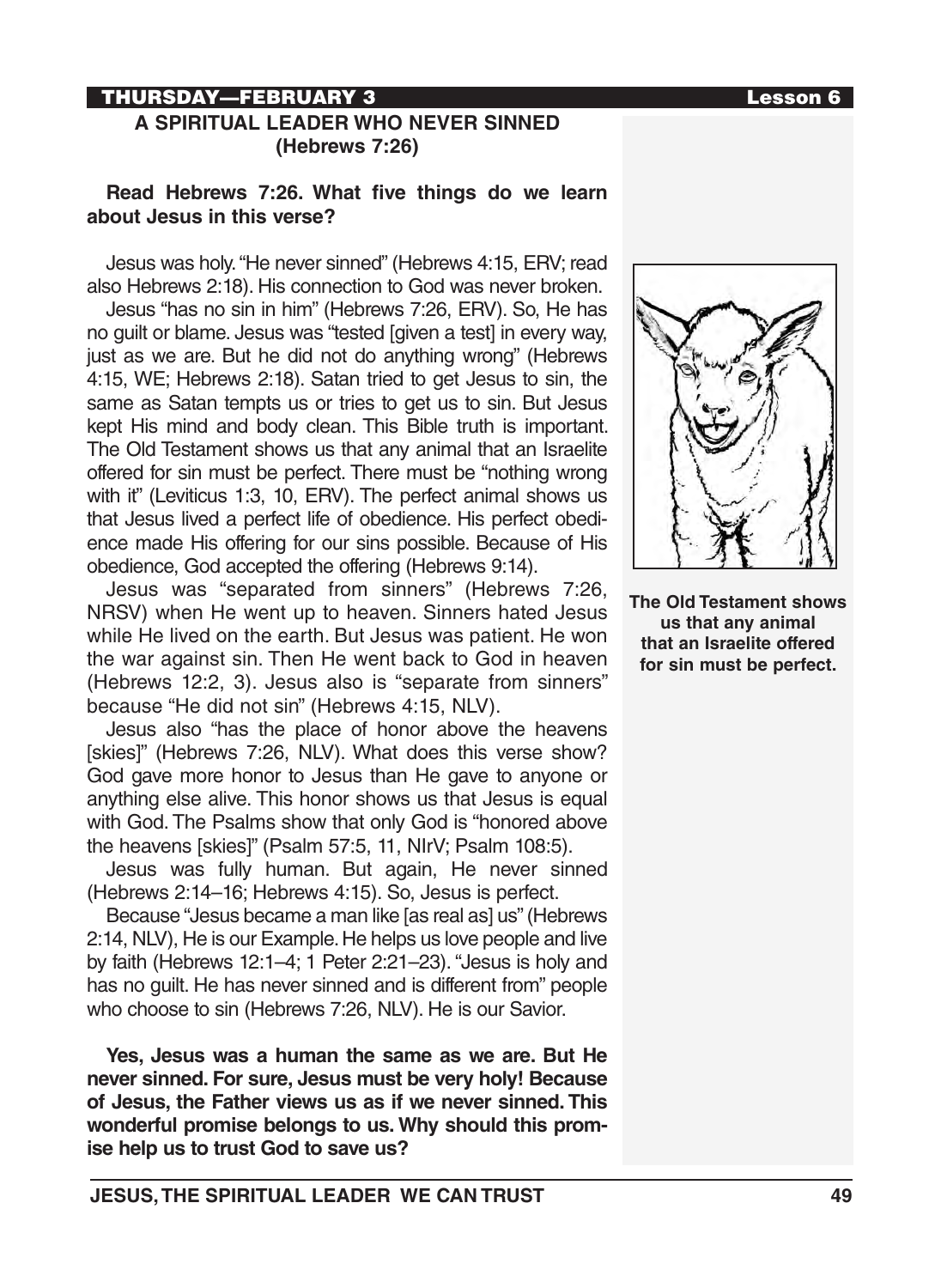**"Jesus joins the family on earth to the family in heaven."**

**ADDITIONAL THOUGHT:** "Jesus watches His children. He knows all about our heavy loads, dangers, and troubles. Jesus goes to God for us. Jesus meets the needs of each person, just as He did with Peter. . . . Jesus is our Lawyer. He teaches us to stay strong when Satan tries to get us to do wrong. Jesus stops every evil plan Satan makes against us. Jesus controls everything that happens in heaven and on earth."—Ellen G. White Comments, *The Seventh-day Adventist Bible Commentary*, volume 7, page 931, Letter 90, 1906, adapted.

"Satan wanted to separate God and humans forever. But with Jesus, we love God the same as if we never sinned. When the Savior came to earth as one of us, He connected Himself to the human family forever. This connection between us and the Savior can't be broken. . . . God made this special pledge: 'God will give us a son who will be responsible for leading the people.' [Isaiah 9:6, ERV]. With the birth of Jesus, God also became Human. As a Man, Jesus can feel as we feel and think as we think. When Jesus woke up from the dead and went to heaven, He continued His connection with humans. He is the 'Son of Man.' The 'Son of Man' shares the throne of His Father. The 'Son of Man' shall be named ' "Wonderful Counselor, Powerful God, Father Who Lives Forever, Prince of Peace." ' Isaiah 9:6, [ERV]. Jesus is I AM. He also helps humans come to God. Jesus stands between God and humans. Jesus is 'holy and has no guilt. He has never sinned and is different from' people who choose to sin. Hebrews 7:26, [NLV]; Hebrews 2:11. Jesus joins the family on earth to the family in heaven. In heaven, Jesus is honored with praise and worship. This same Jesus is our Brother. He loves us with an everlasting love."—Ellen G. White, *The Desire of Ages*, pages 25, 26, adapted.

# **DISCUSSION QUESTIONS:**

**1** The first quote above says: "Jesus goes to God for us." What does this wonderful promise mean to you? How does this promise show God's love for us? How does this idea about God's love encourage you? Why do we need someone to go to God for us?

2 The second quote above says: "But with Jesus, we love God the same as if we never sinned." Wow! What does this beautiful promise mean? How can we have this experience? How does this promise about your becoming so close to God give you comfort?